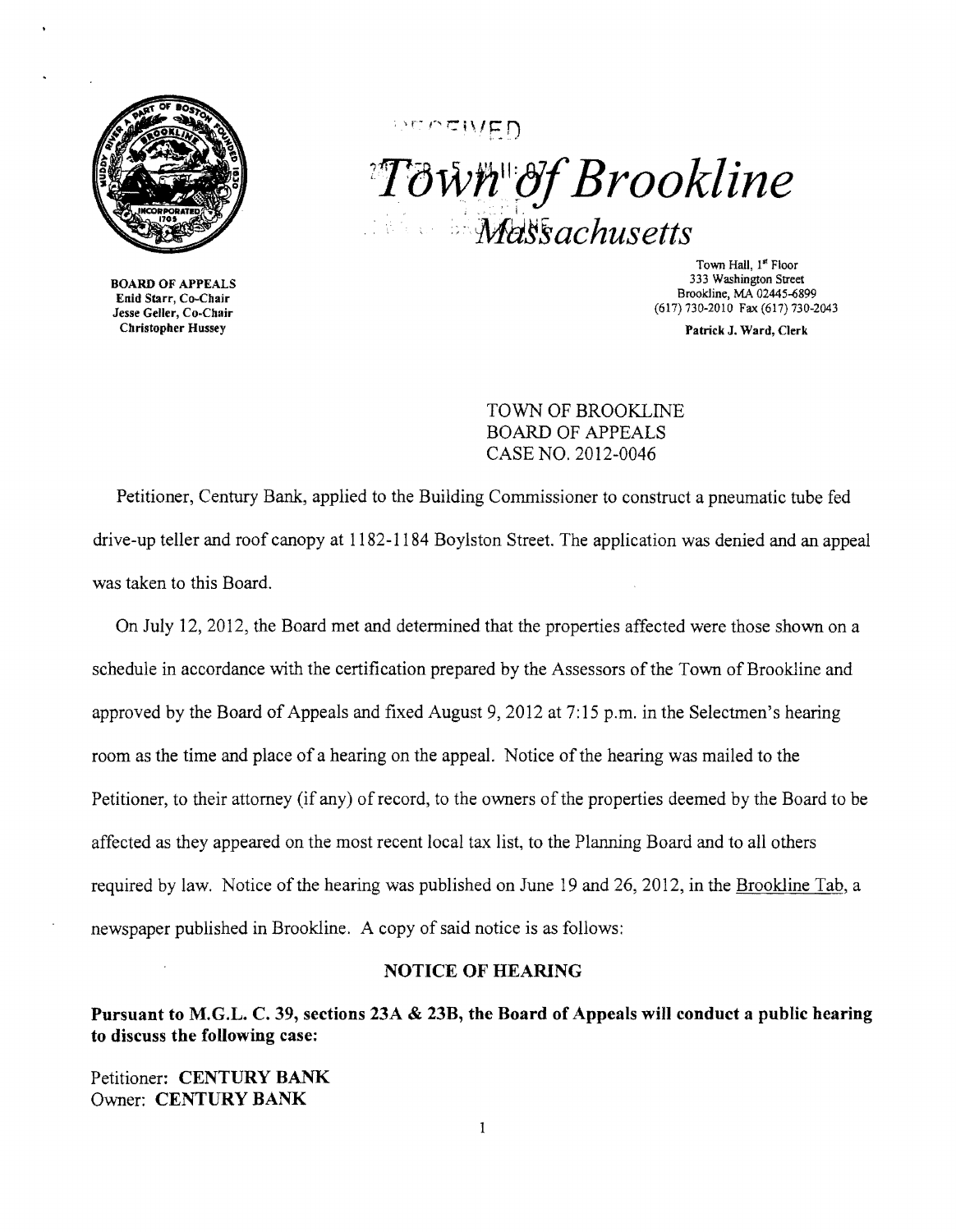# Location of Premises: 1182 BOYLSTON ST Date of Hearing: August 9, 2012 Time of Hearing: 7:15PM Place of Hearing: Selectmen's Hearing Room, 6<sup>th</sup> floor

A public hearing will be held for a variance and/or special permit from:

### 4.07; Table of Uses Use # 39, special permit required. 5.09.2a; Design Review, special permit required.

of the Zoning By-Law to construct a drive up teller and roof canopy at Century Bank

#### at 1182 BOYLSTON ST

Said premise located in an G-1.0 (General Business) Business District.

*Hearings, once opened, may be continued by the Chair to a date and time certain. No further notice will be mailed to abutters or advertised in the TAB. Questions regarding whether a hearing has been continued, or the date and time of any hearing may be directed to the Zoning Administrator at 617-734-2134 or check meeting calendar at: http://calendars.town.brookline.ma.usIMasterTownCalandarl? FormID= 158.* 

*The Town of Brookline does not discriminate on the basis of disability in admission to, access to, or operations ofits programs, services or activities. Individuals who need auxiliary aids for effective communication in programs and services of the Town of Brookline are invited to make their needs known to the ADA Coordinator, Stephen Bressler, Town ofBrookline,* 11 *Pierce Street, Brookline,*  .M4 *02445. Telephone:* (617) *730-2330; TDD* (617) *730-2327.* 

## Enid Starr Jesse Geller Christopher Hussey

At the time and place specified in the notice, this Board held a public hearing. Present at the hearing

were Chairman Jesse Geller, Board Members, Christopher Hussey and Lisa Serafin. The case was

presented by Attorney Scott C. Gladstone whose business address is 1244 Boylston Street Brookline,

MA, and with him was James Flynn, Vice President of Century Bank.

Attorney Gladstone described the property as a one-story building located on the corner of Boylston

Street and Hammond Street occupied by Century Bank. The strip also includes the Chestnut Hill Realty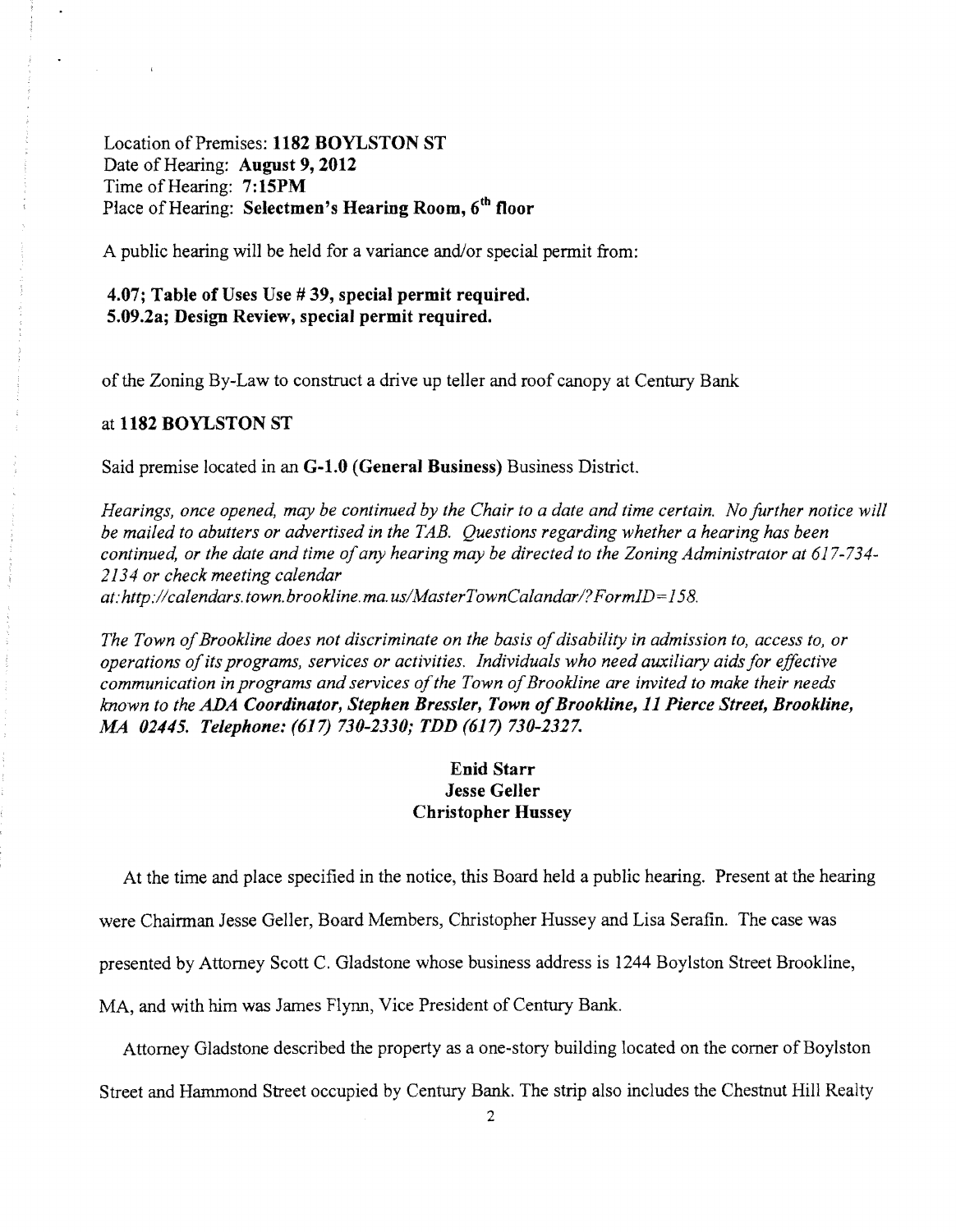office and Supercuts, which are located on either side of the bank. The building has a large parking lot in the rear accessed from either Hammond Street or Sheafe Street. The immediate neighborhood consists ofresidential uses, condominiums and multi-family buildings to the rear and commercial uses on either side along Boylston Street. This building is also directly across from the Chestnut Hill Shopping Center.

Peter Darlow of DarIow Christ Architects presented the proposal to the Board. Mr Darlow said Century Bank is planning for the installation of a remote drive up teller unit to be placed adjacent to a former drive up teller window near the south parking lot side of the building to be accessed from the existing parking lot drive lane. The customer interface unit will be pneumatically connected to a live teller within Century Bank utilizing a camera interface between teller and customer for communication. The plan dated 7/26/2012 identifies the proposed position of the drive up teller machine. The teller unit has a modest 17" x14" footprint and will be placed on a small concrete pad just west of an existing concrete curb. This will position the unit below an existing roof overhang and will not block access to an existing fire department hose connection. Two 4" diameter traffic bollards will be installed flanking the teller unit. A drive up lane will be identified on the pavement to direct traffic from the Sheafe Street curb cut access into the parking lot over to the unit.

 $\frac{1}{2}$ 

In order to install the pneumatic tube within a weather protected path from the existing bank interior to the customer unit location, it is proposed by Century Bank to construct an extension of a portion of the South facing roof overhang. The extension will be a framed overhang that projects 36" off the existing South facing roof canopy to which it attaches. The overhang will align with the roof top, but only have half the height of the existing overhang to minimize the additional visible mass and to avoid impact to the existing fire protection devices. The face of the overhang will be finished with painted EIFS to match the existing finish. The existing Century Bank sign on this South facing façade

3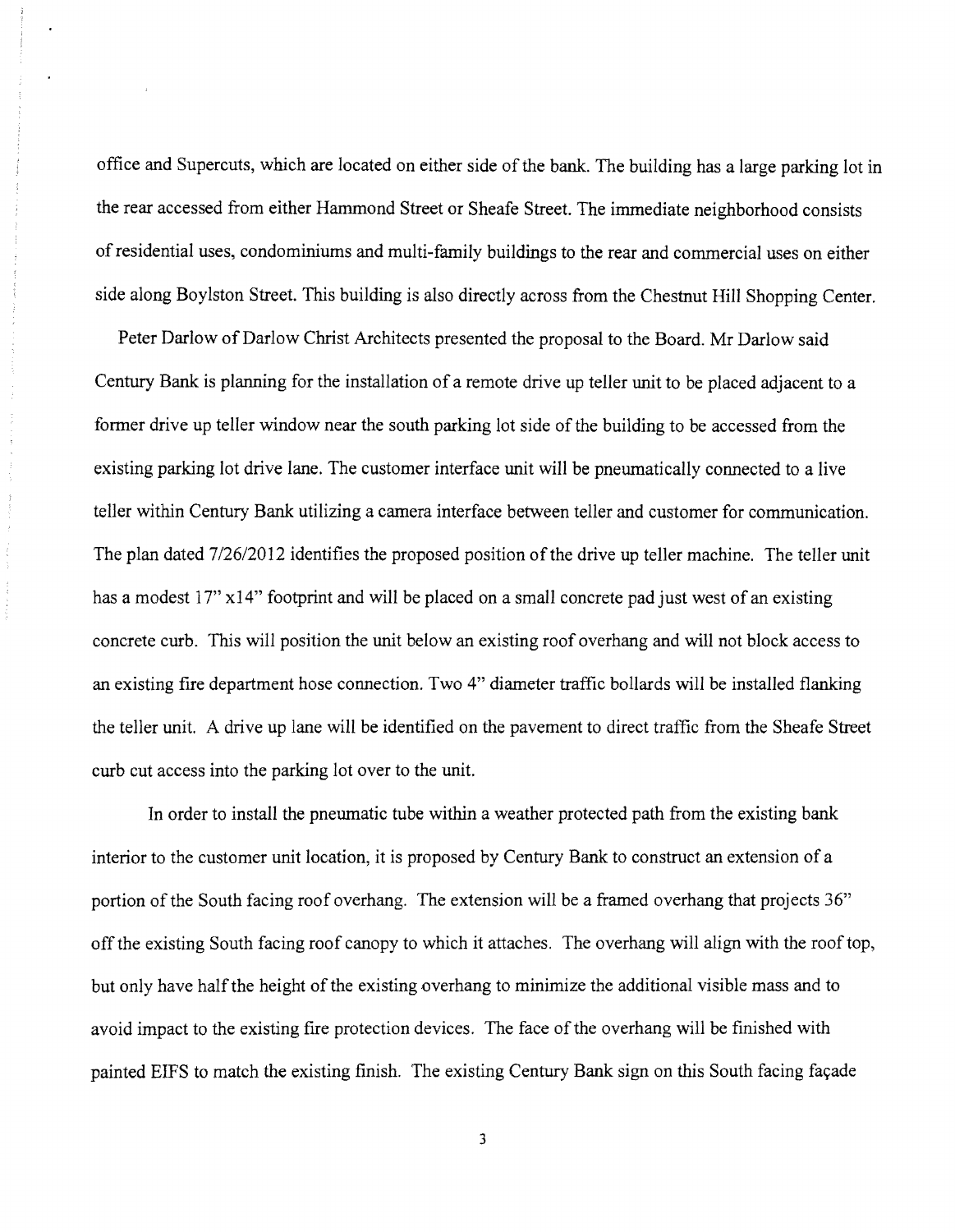will be removed and a new smaller sign (approved by the Planning Board on July 26, 2012) will be installed onto the roof canopy extension.

The existing overhang is 4.2' wide [measured from top to bottom] and 4" deep on the Supercuts and Century Bank storefronts. The overhang is deeper on the Chestnut Hill Realty office, and projects l'5" from the building facade [where a drive-up A TM was previously located when the storefront was occupied by Bank Boston]. The new overhang on the Century Bank will measure 32" wide.

Chairman Geller asked whether cars will enter the parking lot only from Sheafe St and exit the parking lot only onto Hammond Street. Attorney Gladstone responded that both curb cuts would continue to be used in both directions but that there will be markings which will control the flow of traffic in a more reasonable flow towards Hammond Street Mr. Gladstone said the intention is to keep the curb cut usage as it currently is. Chairman Geller inquired about the possibility that cars leaving the parking space closest to the Hammond Street curb cut, in conjunction with the drive-up teller queue, would block the curb cut to Hammond Street. Attorney Gladstone said there is sufficient space and there will be a full time parking attendant to control the parking. Board Member Serafin asked if the parking lot attendant would be temporary or permanent. James Flynn, of Century Bank, said the attendant is a permanent position during business hours.

Chairman Geller asked whether anyone in attendance wished to speak in favor of the proposed relief. No one spoke in favor. Chairman Geller asked if anyone wished to speak in opposition. No spoke in opposition to the proposed relief

Chairman Geller called on Lara Curtis Hayes, Planner to present the Planning Board's Recommendations.

Ĵ,

4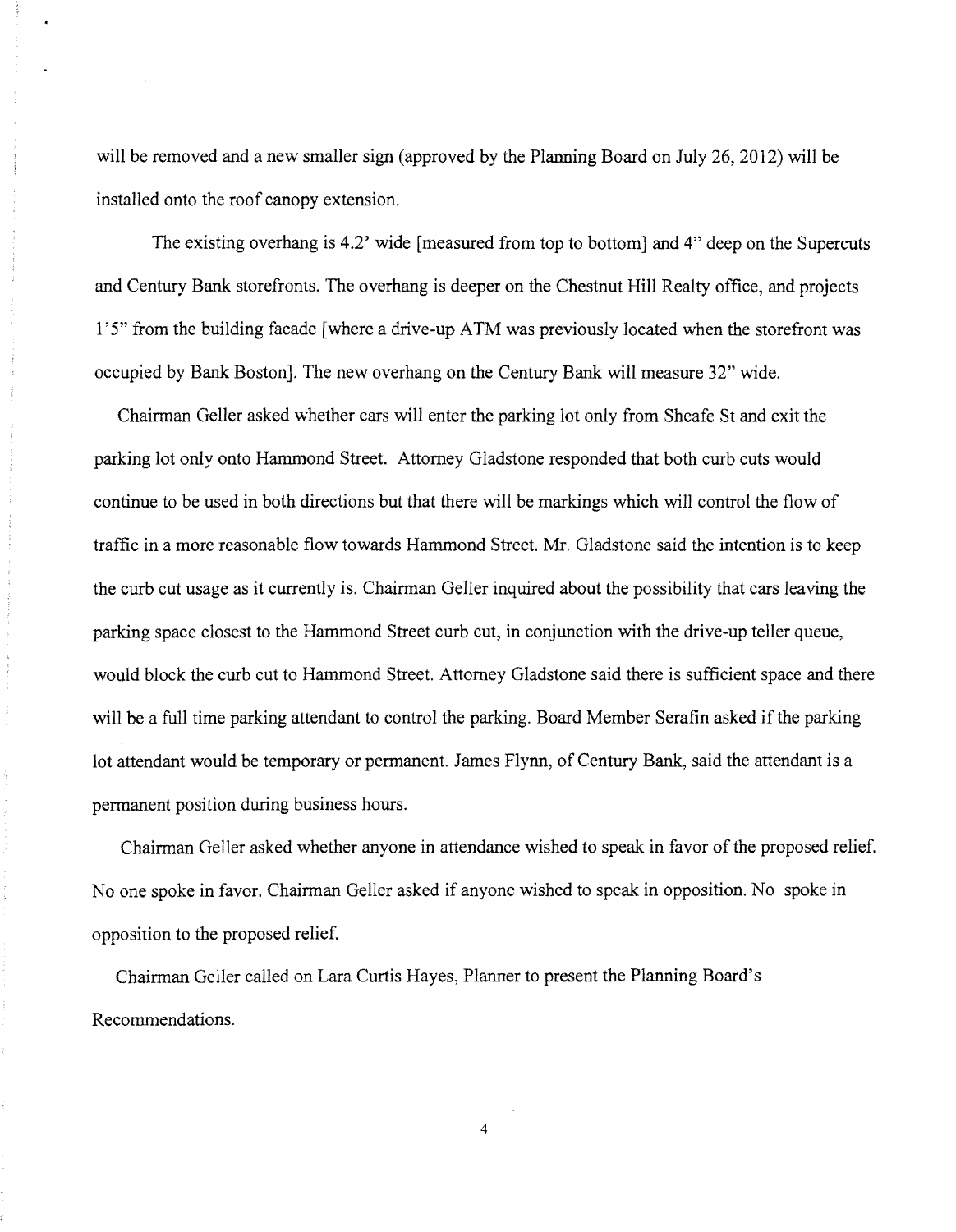#### **FINDINGS**

 $\hat{c}_b$ 

Section 4.07 – Table Of Uses, Use #39: Drive-in uses for banks [Use 31] require a special permit.

Section 5.09.2.a - Design Review: Any exterior alterations on Boylston Street require a special permit subject to the design review standards listed under Section 5.09.4(a-l). All the conditions have been met, and the most relevant sections of the design review standards are described below:

a. Preservation of Trees and Landscape – The installation of the drive-through teller utilizes and existing parking lot and driveway and will not disturb any existing landscaping.

b. Relation of Buildings to Environment – Although the overhang will be extended on the rear facade, it is not anticipated to cause any shadowing on neighboring properties.

c. Relation of Buildings to the Form of the Streets cape and Neighborhood - Although the overhangs on Supercuts, Century Bank and Chestnut Hill Realty are not currently coplanar, they all are the same width and painted in an alternate color. The new overhang is narrower and while it will be painted to match the existing overhang, the narrower width on the Century Bank overhang is likely to be a noticeable inconsistency.

d. Open Space - There is no impact to open space on the site.

e. Circulation - The property is served by an existing two-way driveway on Hammond Street and a one-way entrance driveway on Sheafe Street. The applicant is proposing to have drive-up teller traffic enter from Sheafe Street and exit from Hammond Street. The parking lot appears to be wide enough and the teller appears to be set back far enough from the street to safely accommodate the two-way drive in addition to the drive-up teller drive.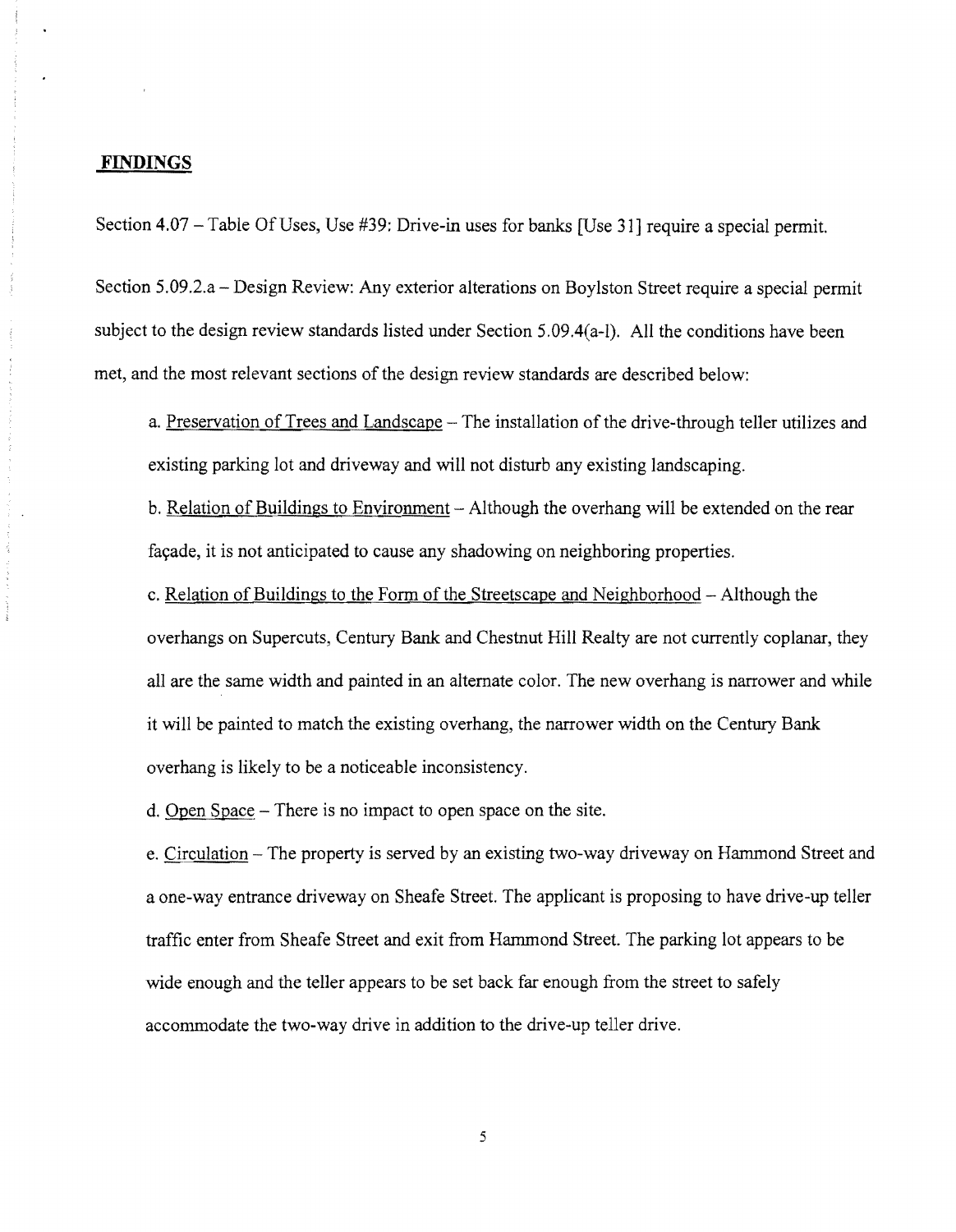Ms. Hayes said the Planning Board is supportive of the special permits for the requested drive-through teller. The Planning Board is also supportive of the installation of new signage with 22" channel letters on the rear of the building.

**Therefore, the Planning Board recommends approval** of the **special permit for Use #39 and the plans by Darlow Christ Architects, dated 7/26/2012, subject to the following conditions:** 

- 1. Prior to the issuance of a building permit, the applicant shall submit a final site plan indicating circulation patterns, parking spaces and the locations of directional teller signage to be painted on the parking lot subject to the review and approval of the Assistant Director of Regulatory Planning.
- 2. Prior to the issuance of a building permit, the applicant shall submit final elevations indicating an overhang extension, subject to the review and approval of the Assistant Director of Regulatory Planning.
- 3. Prior to the issuance of a building permit, the applicant shall submit final sign plans for the rear fayade indicating all sign dimensions and letter heights subject to the review and approval of the Assistant Director of Regulatory Planning.
- 4. Prior to the issuance of a building permit, the applicant shall submit to the Building Commissioner for review and approval for conformance to the Board of Appeals decision: 1) a final site plan stamped and signed by a registered engineer or land surveyor; 2) final building elevations stamped and signed by a registered architect; and 3) evidence that the Board of Appeals decision has been recorded at the Registry of Deeds.

Chairman Geller then called on the Building Commissioner, Dan Bennett to provide the Building Department report. Mr. Bennett said the Building Department has no objection to the proposal.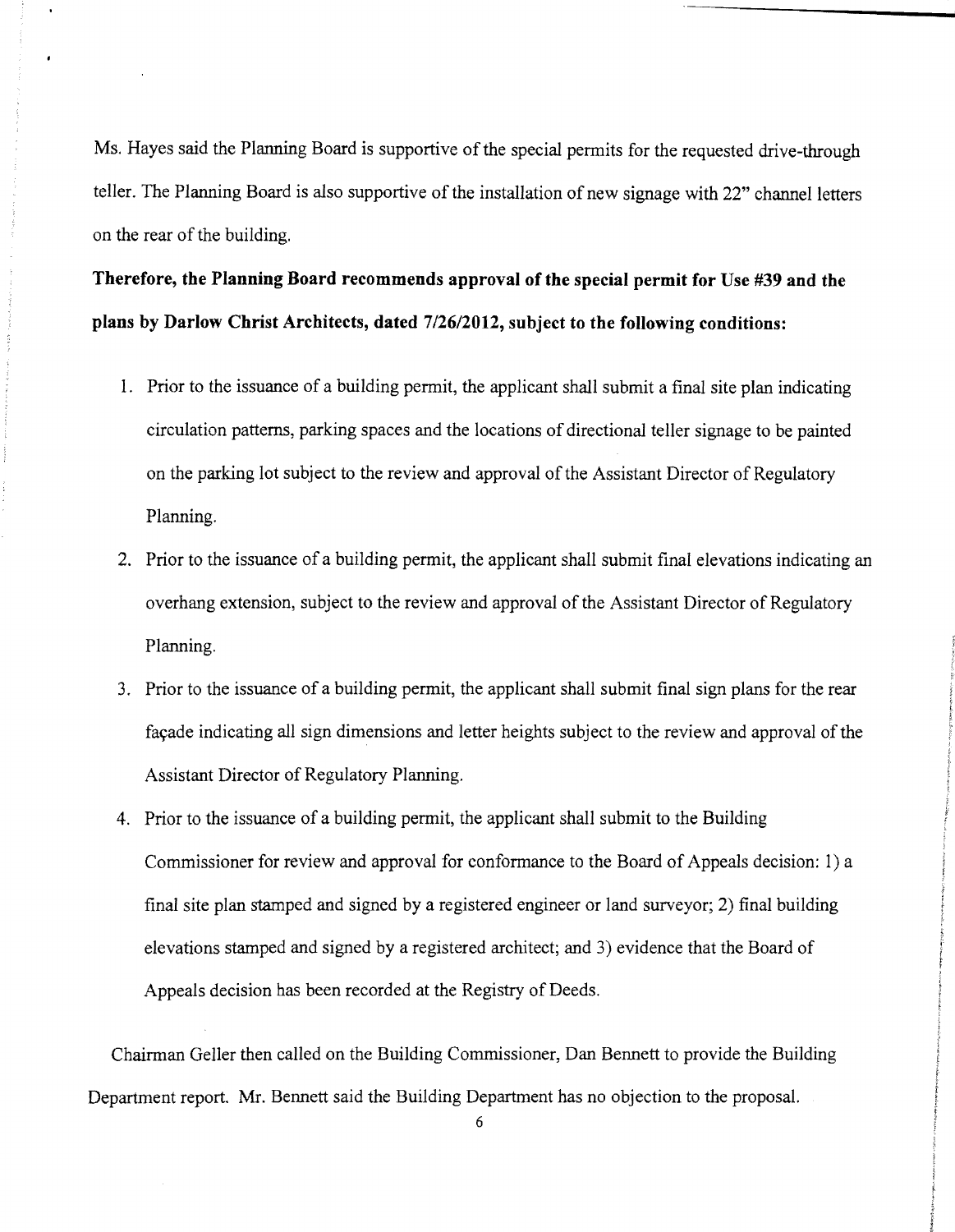Responding to a question from Mr. Geller, Commissioner Bennett said he does not feel it is necessary to add a condition requiring the petitioner to return to the Zoning Board of Appeals with a traffic report at a later date. Mr. Bennett asked Attorney Gladstone about the drive-up teller blocking the Fire Department hose connection. Attorney Gladstone said that issue has been addressed and there will be additional signage installed to identify the location of the hose connections.

Chairman Geller asked for comments from Members of the Board. Member Serafin said she had concerns with traffic flow and traffic safety. Member Hussey had similar concerns and said a parking would be of limited value. Chairman Geller said he feels that the traffic flow is not materially changed and any issues could be resolved with appropriate signage. He added that neither the Planning Department nor the Building Department share the Board's concerns.

The Board, having deliberated on this matter and having considered the foregoing testimony, concluded that all the requested relief could be granted by special permit. The Board found that the petitioner has satisfied the requirements necessary for relief under Sections 4.07, Section 5.09.2a, and Section 9.05 of the Zoning By-Law. The Board made the following specific findings pursuant to Section 9.05 of the Zoning By-Law:

- a. The specific site is an appropriate location for such a use, structure, or condition.
- b. The use as developed will not adversely affect the neighborhood.
- c. There will be no nuisance or serious hazard to vehicles or pedestrians.

d. Adequate and appropriate facilities will be provided for the proper operation of the proposed use. Accordingly, the Board voted unanimously to grant the requested relief subject to the following conditions:

1. Prior to the issuance of a building permit, the applicant shall submit a final site plan indicating circulation patterns, parking spaces and the locations of directional teller signage to be painted